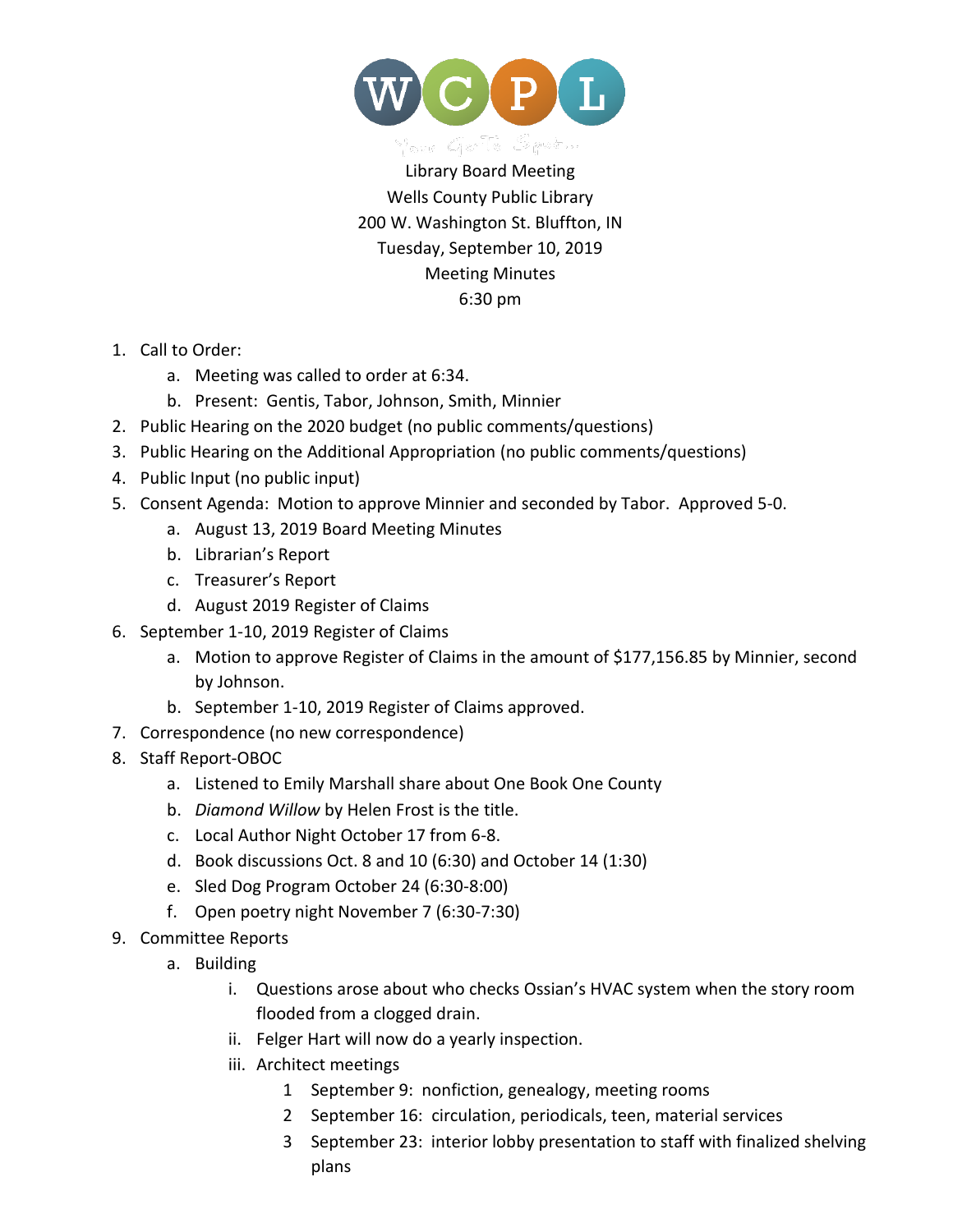- b. Budget
	- i. Budget Calendar
	- ii. Investments: Looking into those that are easily accessible with good interest rates, but hesitant to invest too much when building
- c. Policy, By-laws and Insurance
	- i. Internal Control Policy: Reviewed policy.
	- ii. Tabor suggested change to Internal Control Policy Component One: Change wording to say WCPL maintains accountability instead of "tries to". Remove "from the top down" from the end of the sentence.
- d. Public Awareness/Outreach (no new information)
- e. Nominating
	- i. Board Committees
		- 1 Building: Steve (chair), Dustin, Angie
		- 2 Nominating: Angie (chair), Robin, Deb
	- ii. Board Calendar
- f. Director Evaluation
- 10. Unfinished Business (none)
- 11. New Business
	- a. New Hire: Approved (5-0) Diane Kipfer as Clerk 1 to replace Susan Batdorff (motion by Tabor; second by Minnier). Pay will be 24 hours weekly at \$10.55 an hour.
	- b. E-rate Consortium: Approved (5-0) Resolution 19-09 to renew E-rate Consortium agreement with Indiana State Library Association Consortium (motion by Minnier; second by Johnson).
	- c. Cannum Building Proposal: Discussed proposal for an assessment to find gaps in building envelope. Before repairing the roof, it would be nice to find leak locations and energy efficiency problems. Only a small portion of building maintenance and repair funds have been spent this year. Cost for assessment is \$4510.00. The board asked for more information on return on investment for similar size and aged buildings.
	- d. Carpet Cleaner: Board approved (5-0) the purchase of a carpet cleaner from Tepe Sanitary Supply, Inc for a cost of \$5,298.90 (motion by Tabor; second by Minnier). The purchase will eliminate the need for outside companies to come in for spring cleaning of furniture and for emergencies.
	- e. Crosswinds: Discussed Crosswinds Employee Assistant Program (mental health and counseling) as a benefit for staff. Cost would be \$3500 for the first year. We could see how many use it to determine if the benefit should continue. The board would like to hear more information from Marc Transparenti at the October meeting before proceeding.
- 12. Other Items for Consideration
	- a. ILF Conference (November -5)
	- b. Director Updates
		- i. Street Fair (library closed September 17-22)
			- 1 Shelf reading Sept. 17
			- 2 Sept. 18 shelf reading and department projects
			- 3 Sept. 19 in-service
			- 4 Sept. 21 department projects